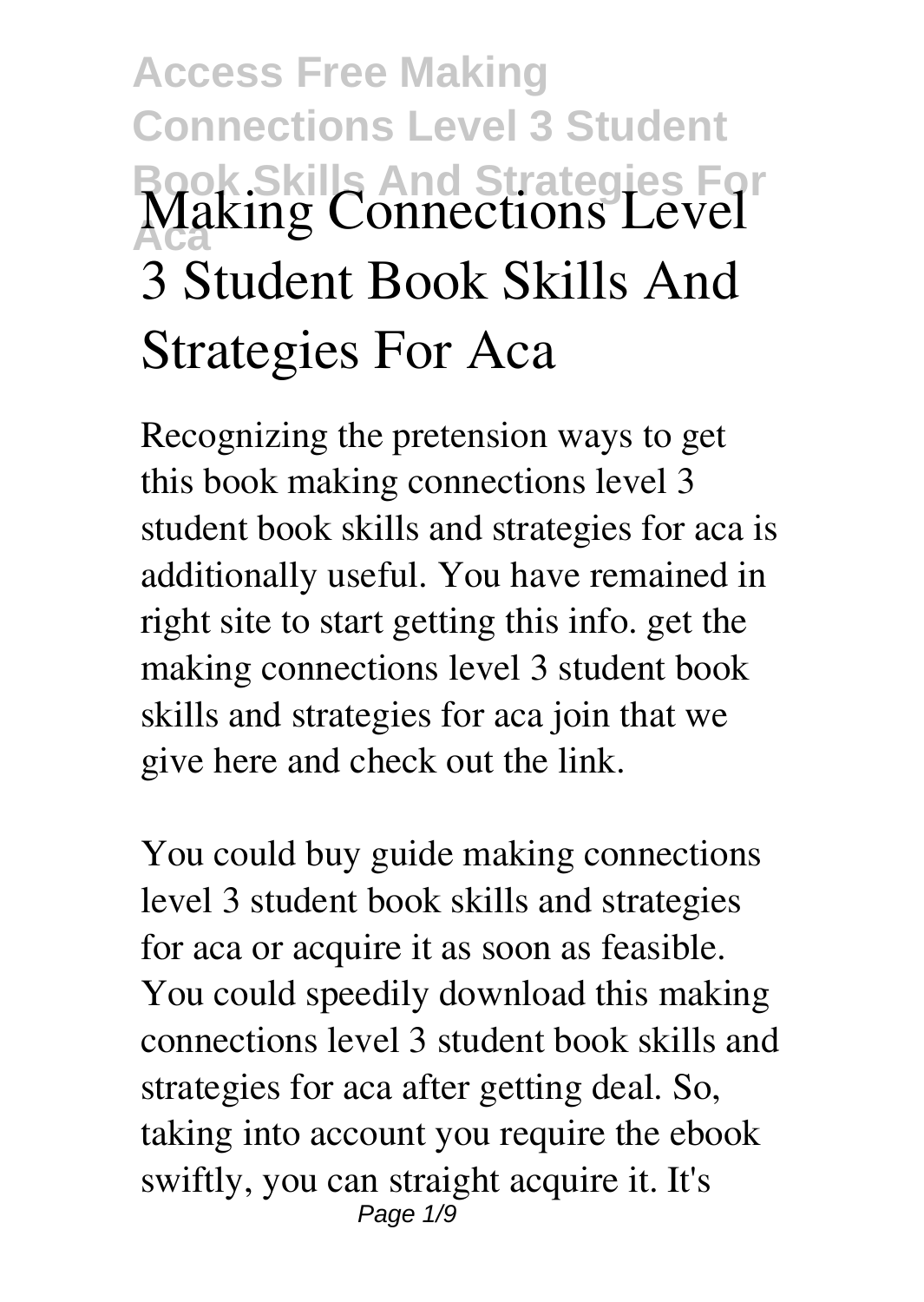**Access Free Making Connections Level 3 Student** hence certainly easy and fittingly fats, isn't **At?** You have to favor to in this express

How can human service professionals promote change? ... The cases in this book are inspired by real situations and are designed to encourage the reader to get low cost and fast access of books.

**A Level Geography - Edexcel** The CIPD Level 3 foundation Certificate in People Practice is ideal if you are looking to gain a comprehensive blend of practical (HR, L&D and OD) skills in people practice. This qualification is the equivalent to an A-level and will provide you with an internationally recognised CIPD qualification as well as the knowledge needed to gain your ...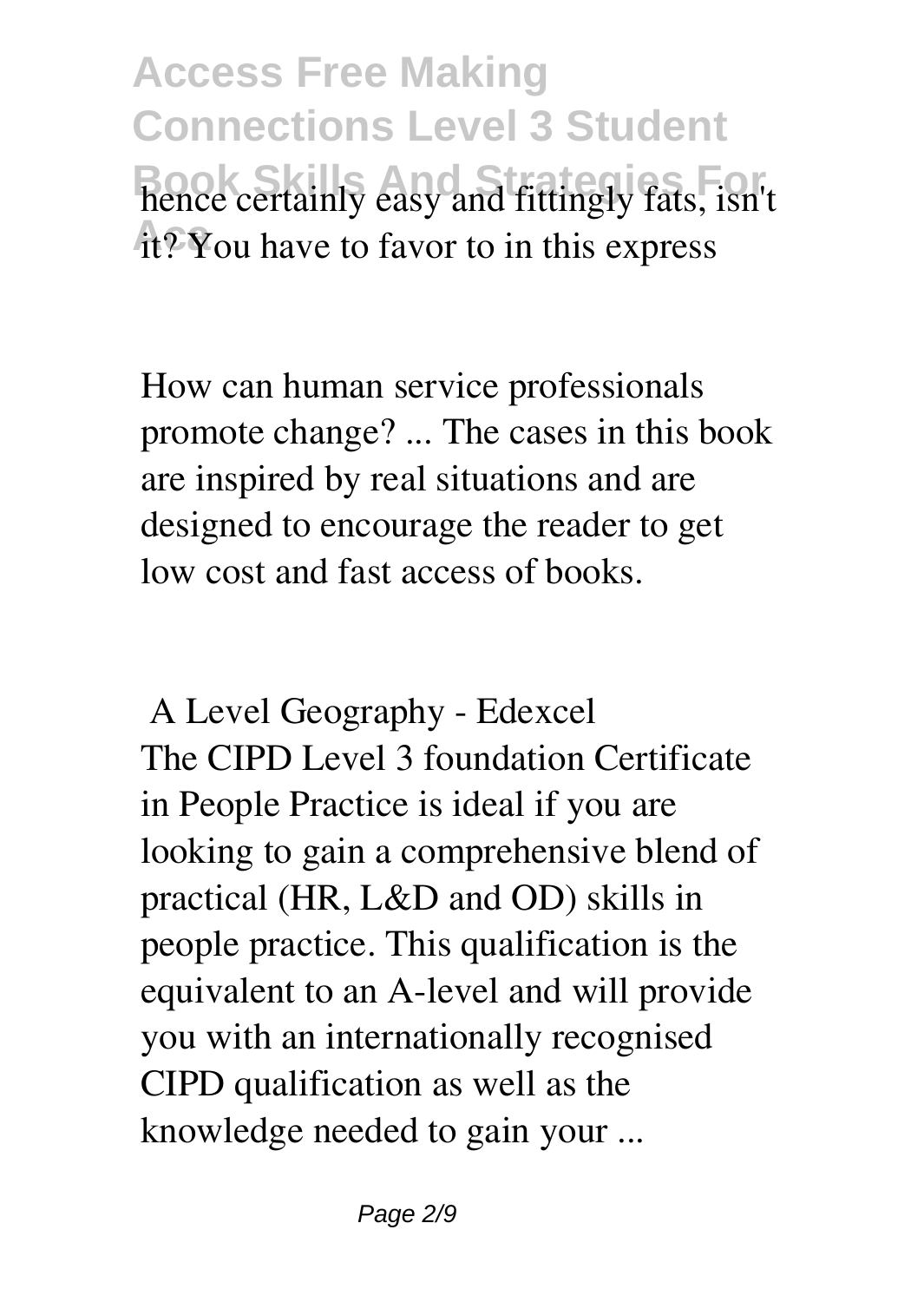**Access Free Making Connections Level 3 Student Raising Awareness: Mental health event Aca encourages listening, making ...** epals.com

**Making Connections | Read Write Think** Explore the reasons why making text-totext connects is important, and learn the steps to making connections through various literary elements. Updated: 10/07/2021 Create an account

**Making Text-to-Text Connections Between Written Works TWe care. We strive to create positive** connections so that we can help students in both the good and bad times. I IOur goal is that each student connects with one adult  $\mathbb I$ teacher, counselor, or coach  $\Box$  so that they have someone to talk to,<sup>[]</sup> said Shapcott, who urged parents to encourage their students to make that staff connection.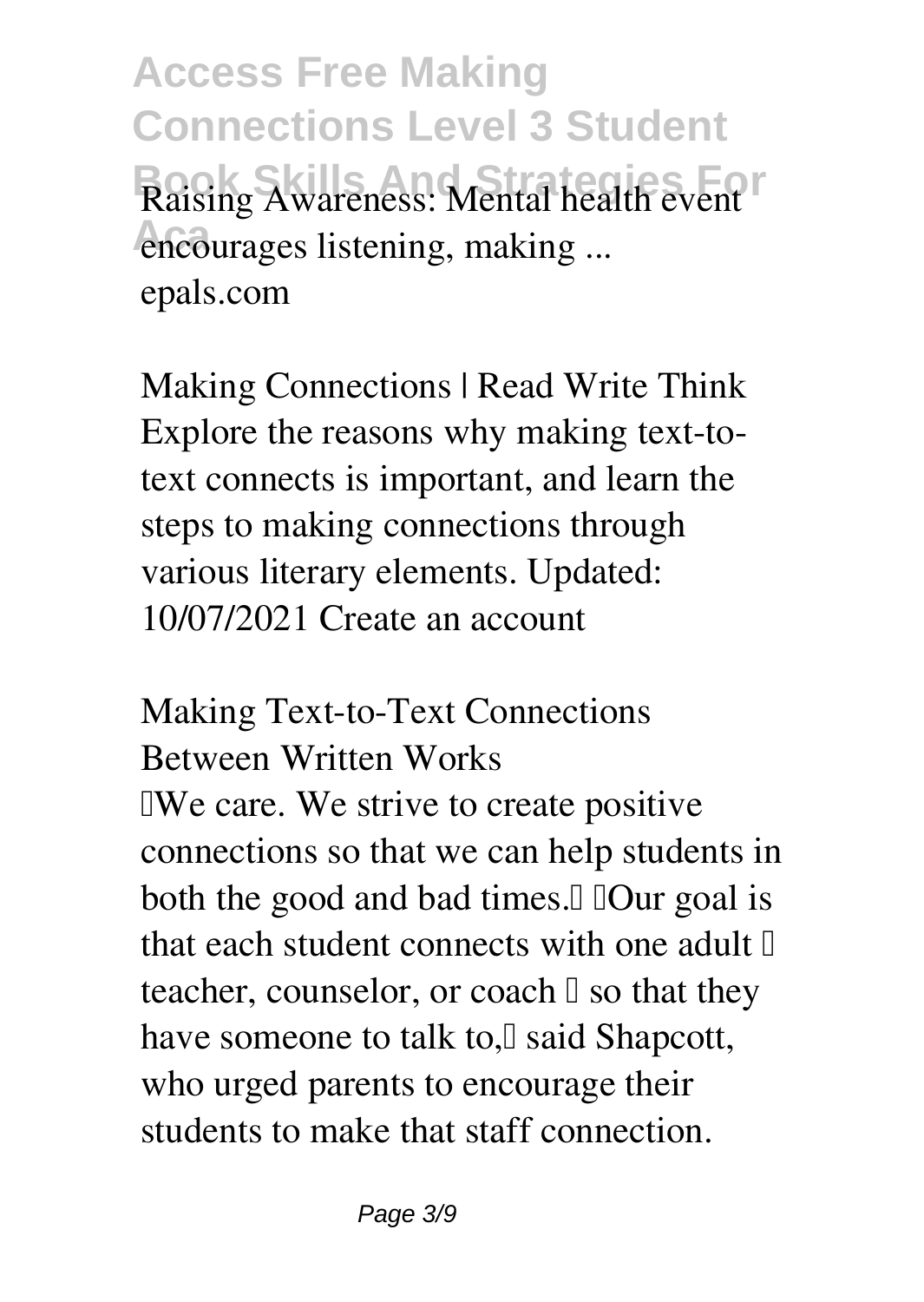**Access Free Making Connections Level 3 Student Book Skills And Strategies For epals.com**

**Aca** A comprehensive and coherent set of mathematics standards for each and every student from prekindergarten through grade 12, Principles and Standards is the first set of rigorous, college and career readiness standards for the 21st century. Principles and Standards for School Mathematics outlines the essential components of a high-quality school mathematics program.

**Session Detail - escWorks .NET** Student diversity. Overview Planning for diversity ... Resources. Overview Aboriginal and Torres Strait Islander Histories and Cultures Curriculum connections Digital Technologies in focus Framework for Aboriginal Languages and Torres Strait Islander Languages ... Level 13, Tower B, Centennial Plaza, 280 Elizabeth Street, Sydney, NSW 2000 Page  $4/9$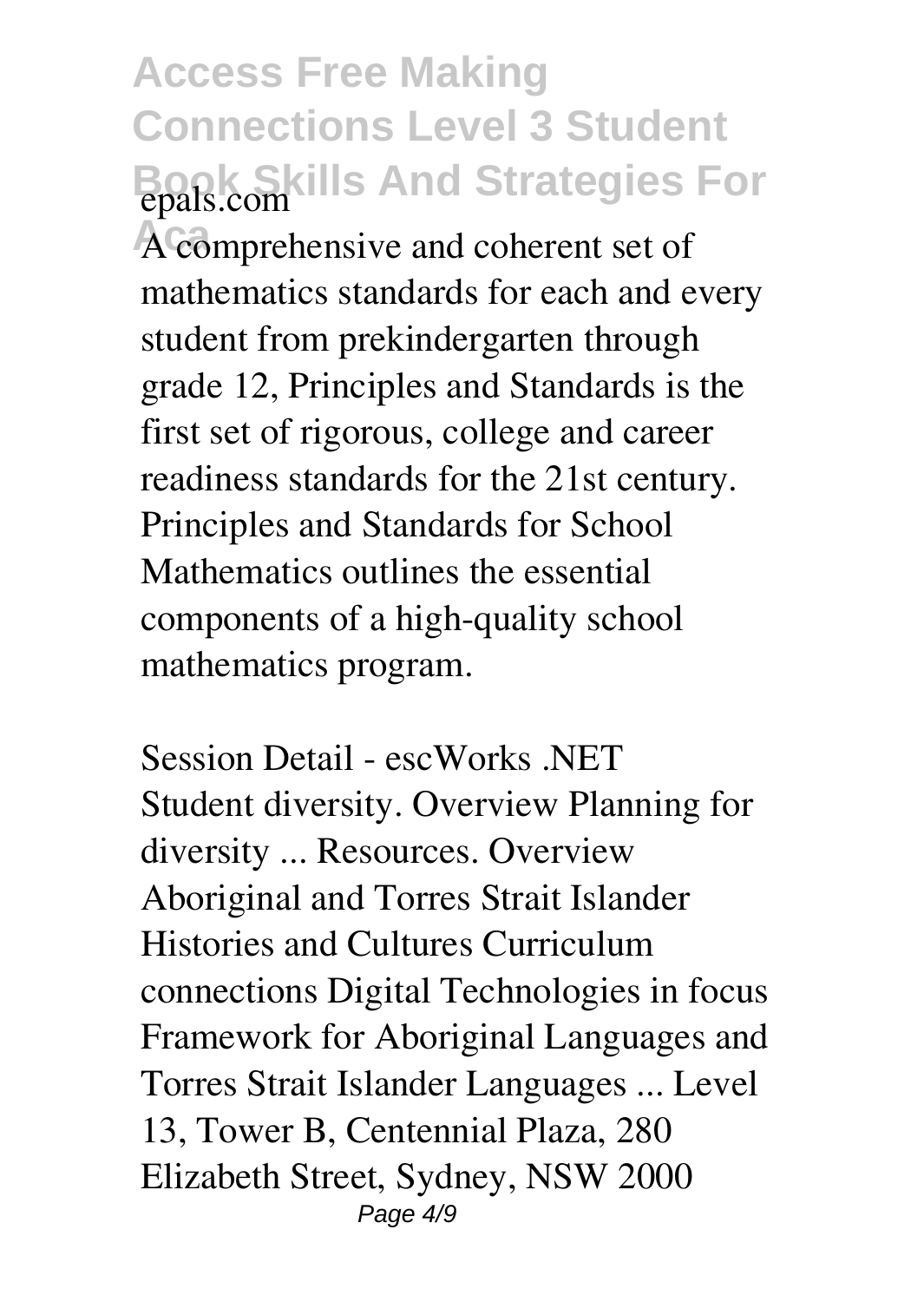**Access Free Making Connections Level 3 Student Book Skills And Strategies For**

**Aca Drama (Version 8.4) | The Australian Curriculum (Version 8.4)** Back to Home Page. LOG IN 0 ITEMS. Send

**Principles and Standards - National Council of Teachers of Mathematics** The Pearson Edexcel Level 3 Advanced GCE in Geography consists of three externally- ... Area of study 4, Topic 8: Global Development and Connections  $\mathbb I$ including optional sub -topics from which students choose one from two: 8A Health, ... The student<sup>[</sup>s investigation will incorporate fieldwork data (collected individually or as part of a

**Standards for Mathematical Practice | Common Core State Standards ...** The system was unable to locate the session you specified, please try another Page 5/9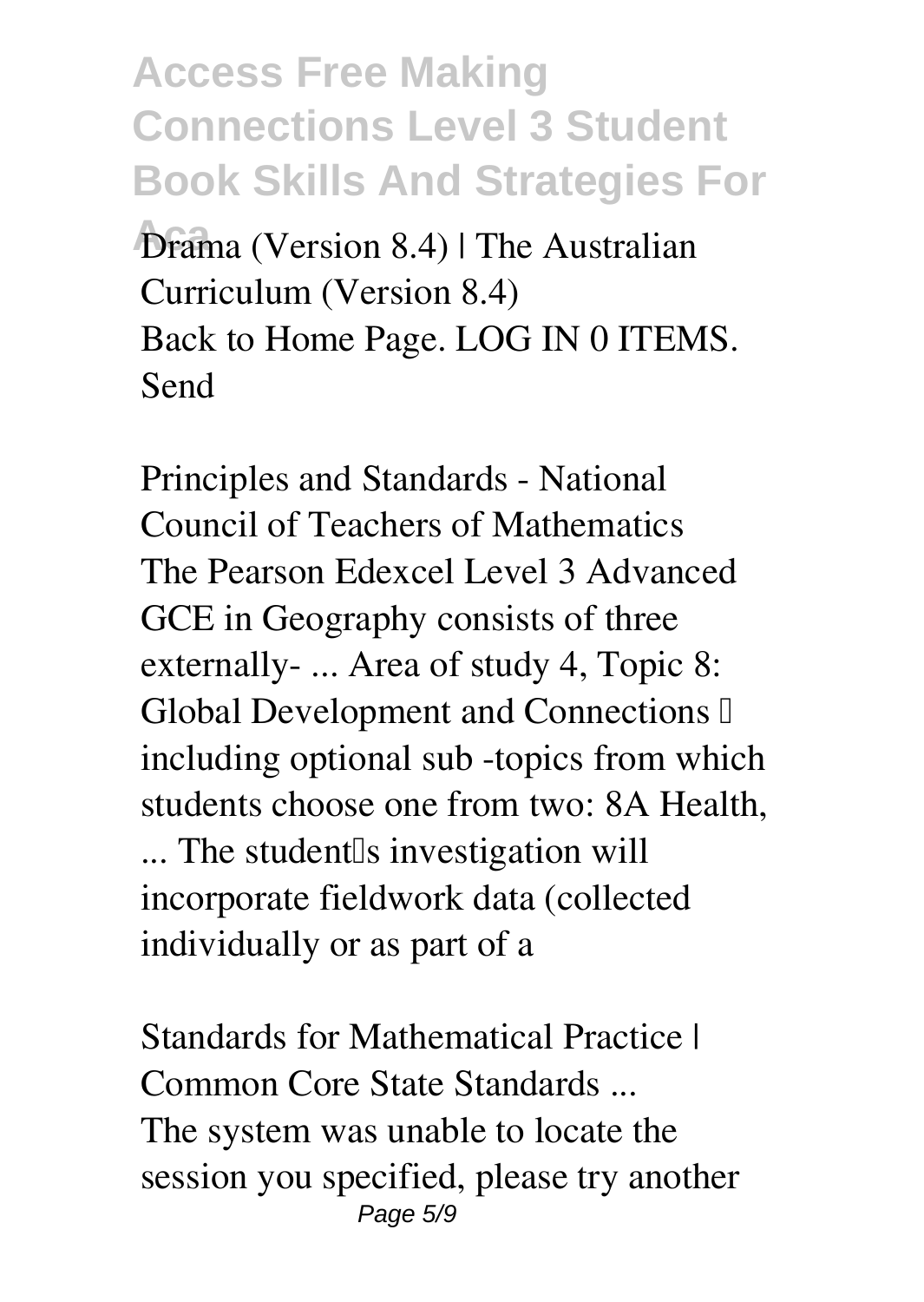## **Access Free Making Connections Level 3 Student Book Skills And Strategies For** session id **Aca**

**Making Connections Level 3 Student** Surface-level connections that are merely **IthereI: Shirley likes the Dodgers. So do I.** After you are certain that students have a firm understanding of making connections, allow them to begin listing their own connections to the text using the Double-Entry Journal and then expanding their connections with the Planning Web.

**CIPD Level 3 Foundation Certificate in People Practice**

Earn your associate's degree. Get on the fast track to transferring to a four-year school. Earn a professional or technical certification in a number of high-demand career fields. Or, become a lifelong learner with our continuing education opportunities.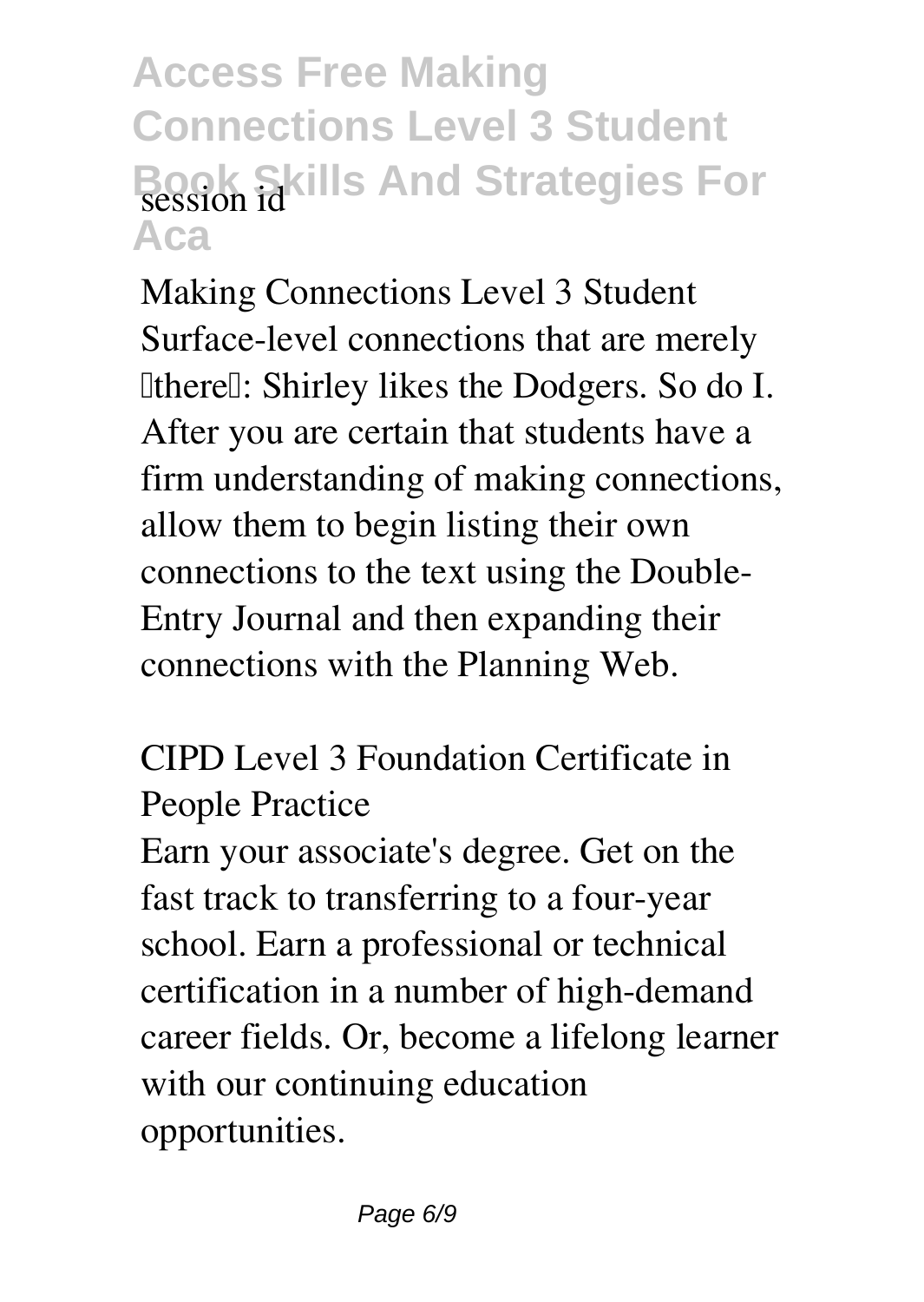**Access Free Making Connections Level 3 Student Get Started | Pierce College District For** No student logins. Individual and site licenses available. INTRODUCTORY VIDEO: The Choices Program draws on scholarship conducted at Brown University and beyond to produce innovative curriculum and videos that make contested international current and historical events accessible, engaging, and relevant to secondary school audiences. ...

**The Learning Network - The New York Times**

By high school, a student might use geometry to solve a design problem or use a function to describe how one quantity of interest depends on another.

Mathematically proficient students who can apply what they know are comfortable making assumptions and approximations to simplify a complicated situation, realizing that these may need revision Page 7/9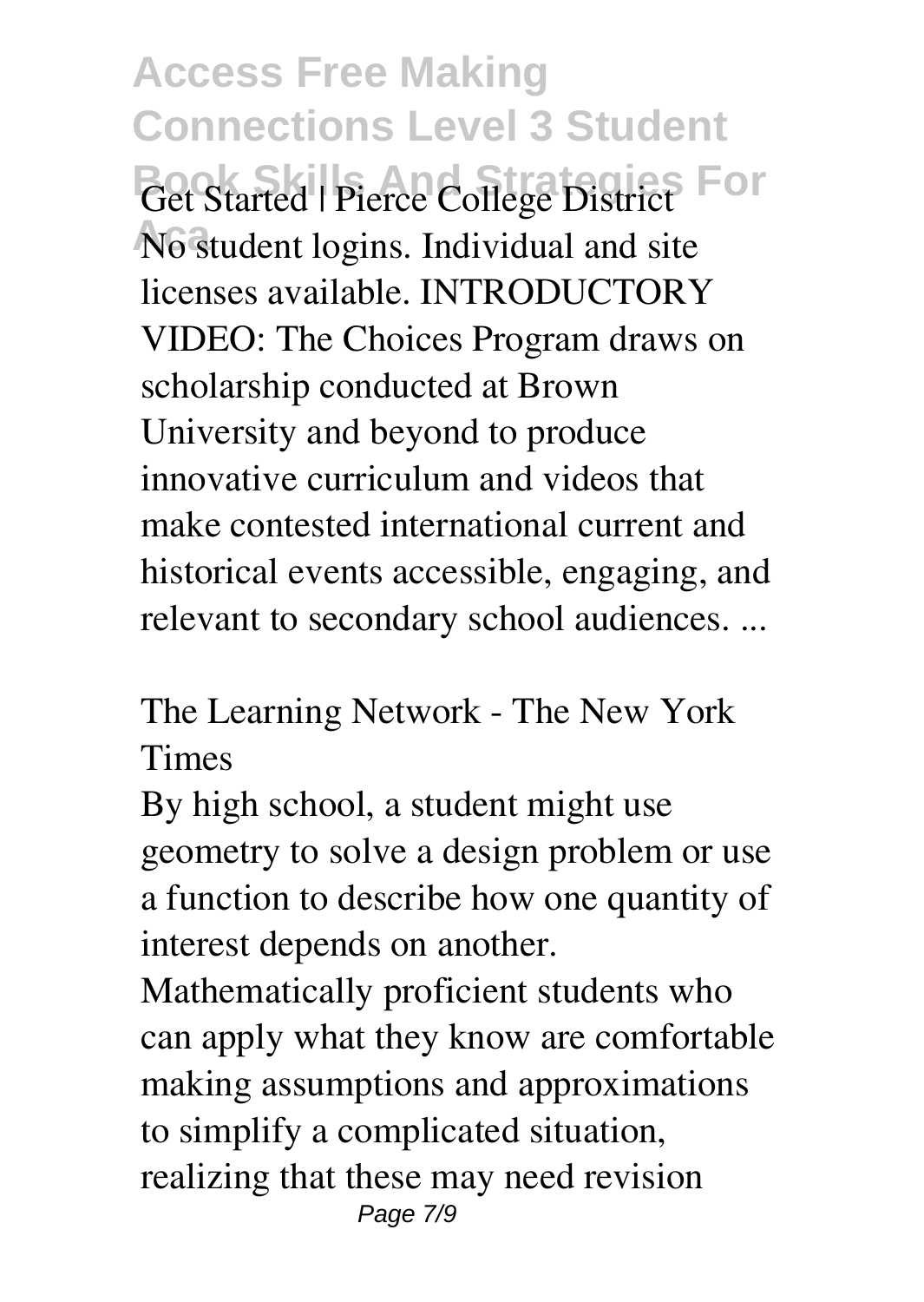## **Access Free Making Connections Level 3 Student Book Skills And Strategies For** later. **Aca**

**Student | W. W. Norton & Company** Teach and Learn With The Times: Resources for Bringing the World Into Your Classroom

**Choices Program | History and Current Issues Curriculum for the Classroom** Curriculum connections Digital Technologies in focus ... Learning in Drama Learning in Drama involves students making, performing, analysing and responding to drama, drawing on human experience as a source of ideas. Students engage with the knowledge of drama, develop skills, techniques and processes, and use materials as they explore a range ...